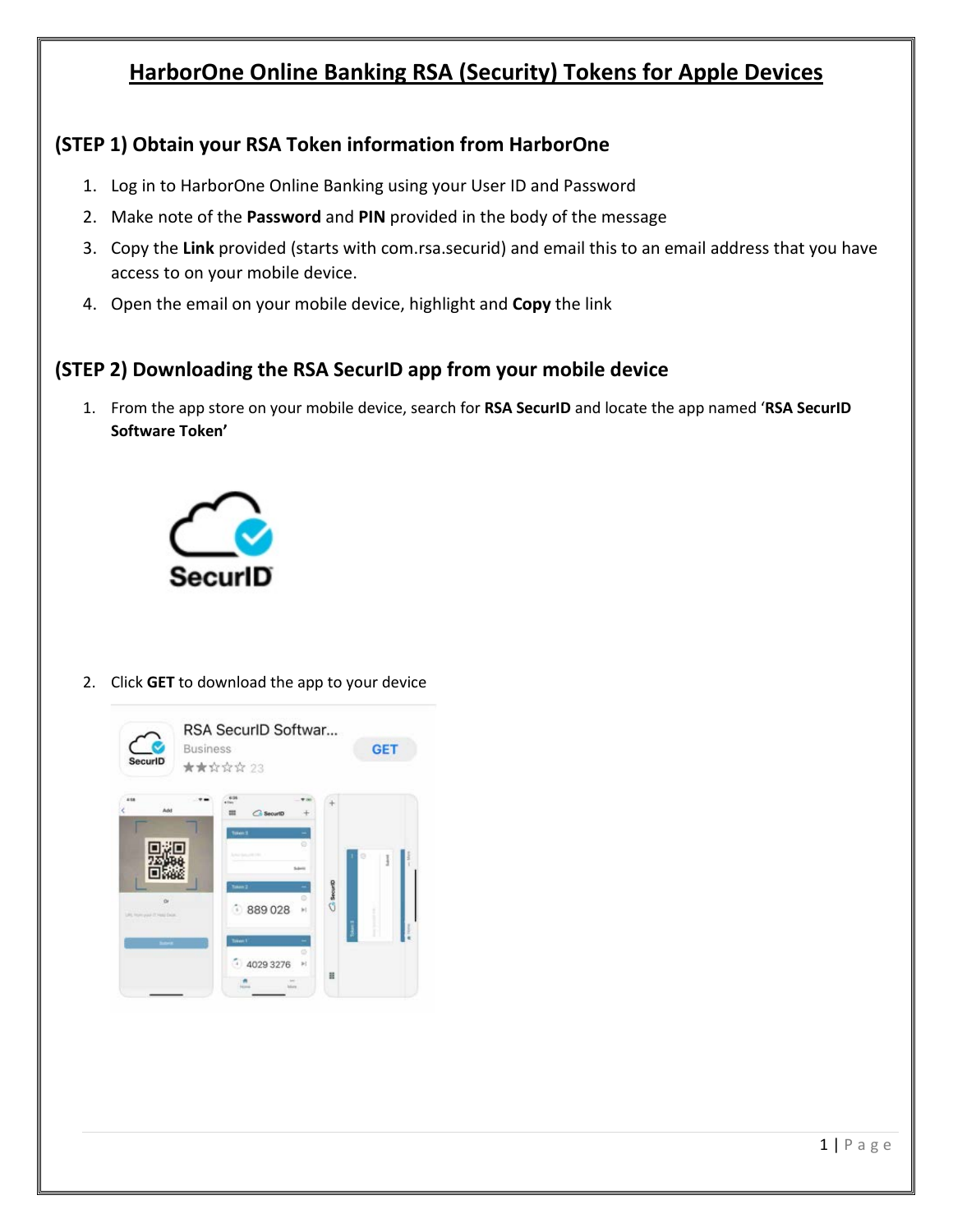3. Open the app and review Terms of Service and Privacy Policy, then click **Accept**



5. Click on **Don't Allow** on the following screen

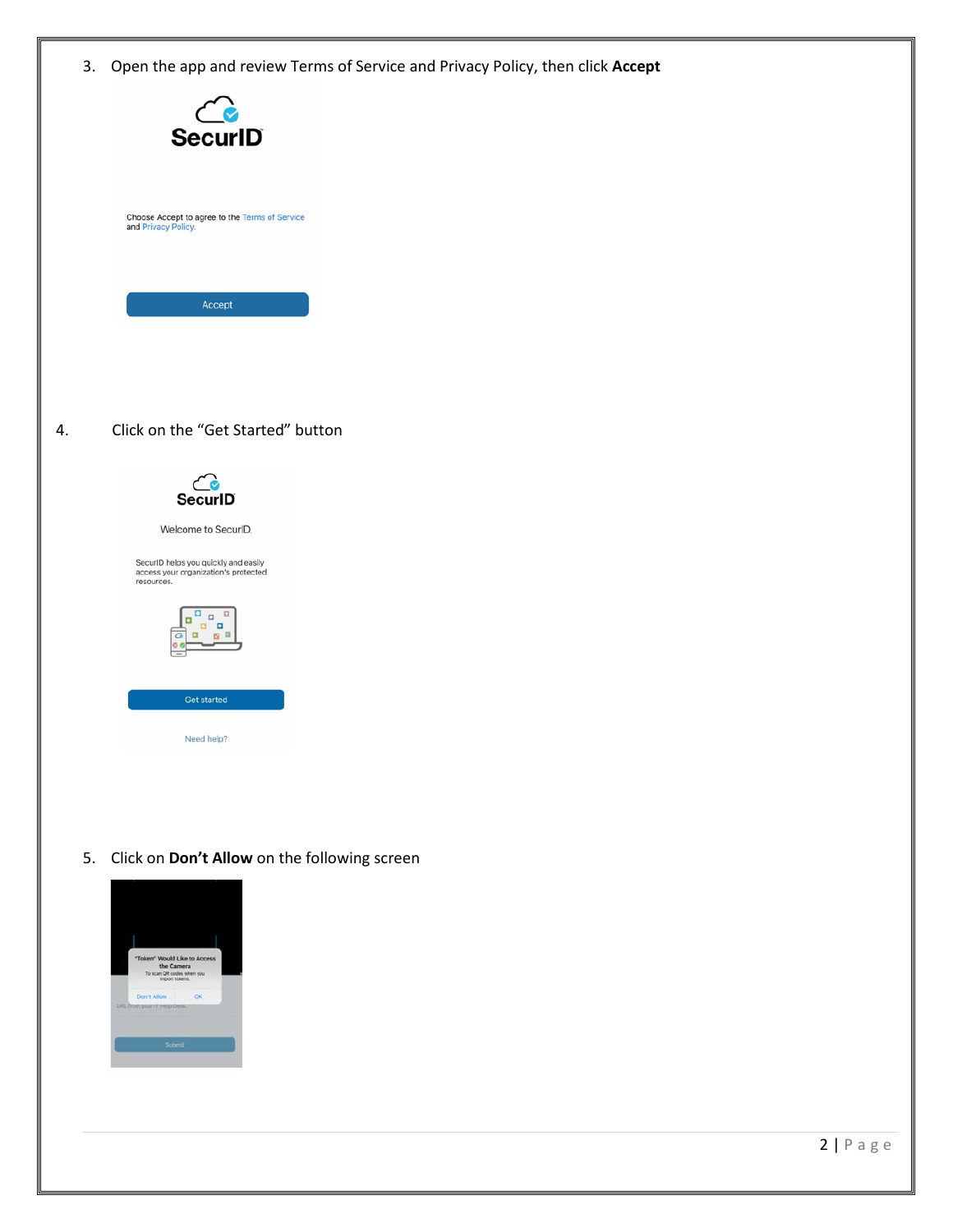6. Click on **OK** on the following error screen



7. Copy and paste the link provided in the secure email and click **Submit** on the following screen



8. When prompted for a password, Type the **password** provided in the online banking secure message and **Submit**

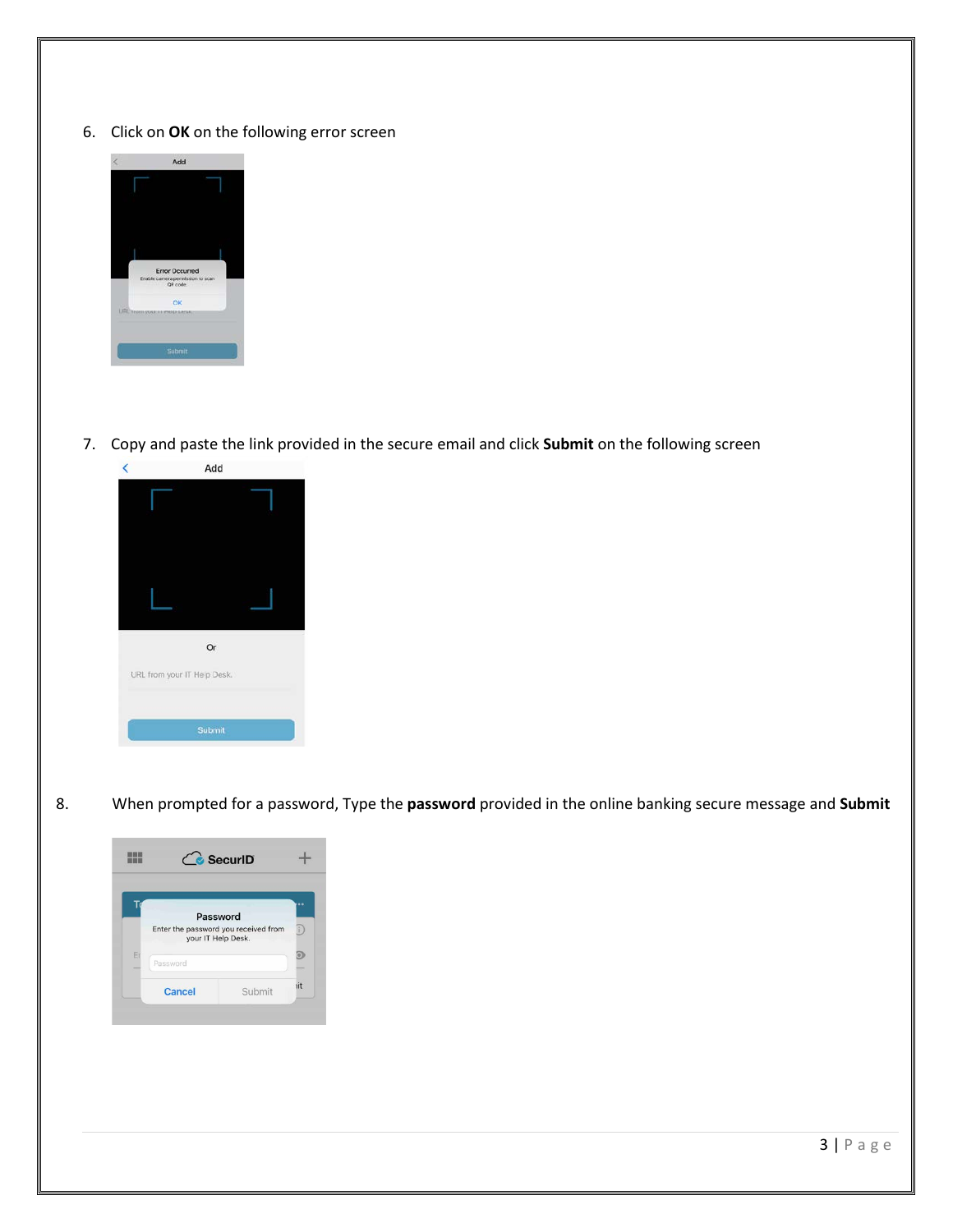| 9.  | You will receive this message if successful                                                                |
|-----|------------------------------------------------------------------------------------------------------------|
|     | Submit<br><b>Success</b><br>Your token has been added.<br>OK                                               |
| 10. | Enter the PIN number provided in the online banking secure message and click Submit                        |
|     | 鼺<br><b>C</b> SecuriD<br>$^{+}$                                                                            |
|     | Token 1<br>$\cdots$<br>⊙<br>Enter SecuriD PIN<br>$_{\odot}$<br>Submit                                      |
| 11. | You will then be provided with the Token Number necessary to process your ACH or Wire transaction          |
|     | m<br><b>C</b> SecuriD<br>$^{+}$                                                                            |
|     | Test<br><br>$\odot$<br>$\frac{32}{25676017}$<br>$\left\vert \mathbf{r}\right\vert$                         |
|     | (STEP 3) Test your security token                                                                          |
|     | In your HarborOne Online Banking profile, click on the ACH or Wire tab, you will receive a RSA Token<br>1. |
|     | Challenge with a "Pass Code" field                                                                         |
|     | 2. From the RSA SecurID app on your mobile device, Enter in your PIN provided in the online banking secure |

| message and click Submit |  |
|--------------------------|--|
|                          |  |

| Token <sub>1</sub> |        |
|--------------------|--------|
|                    | ÷      |
| Enter SecuriD PIN  |        |
|                    | Submit |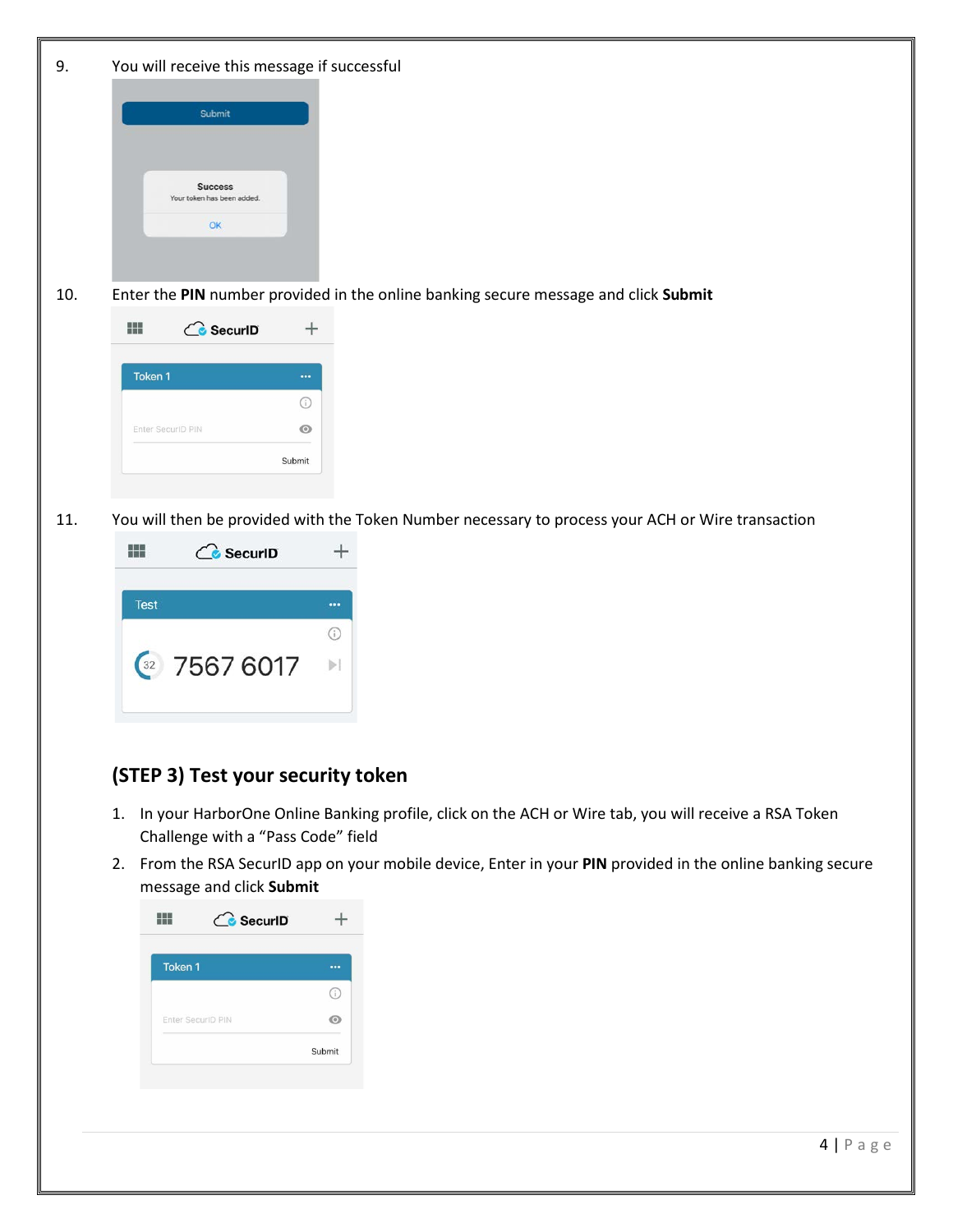3. The Token number will display on the app every 60 seconds. Enter the number that displays into the Pass Code field on your online banking profile (If you enter it incorrectly, wait until the current string of numbers expires and try again using the new set of numbers that display. Three incorrect attempts will result in a token lockout and you will be required to contact HarborOne Bank to reset it.)

|                                   | SecuriD   |  |
|-----------------------------------|-----------|--|
| <b>Test</b>                       |           |  |
|                                   |           |  |
| $\begin{array}{c} 32 \end{array}$ | 7567 6017 |  |
|                                   |           |  |

4. You will be routed to the ACH or Wire page in online banking.

### **(Step 4 – OPTIONAL) Rename your token in the RSA SecurID app**

- 1. Open the RSA SecurID app on your mobile device
- 2. To the right of the active token (Token 1), Click the **. . .**

| Token 1           |                       |  |
|-------------------|-----------------------|--|
|                   | Rename                |  |
| Enter SecurID PIN | Delete                |  |
|                   | Token Information (i) |  |

- 3. Click **Rename Token**
- 4. Enter a new token name (up to 32 characters) and Click **Save**